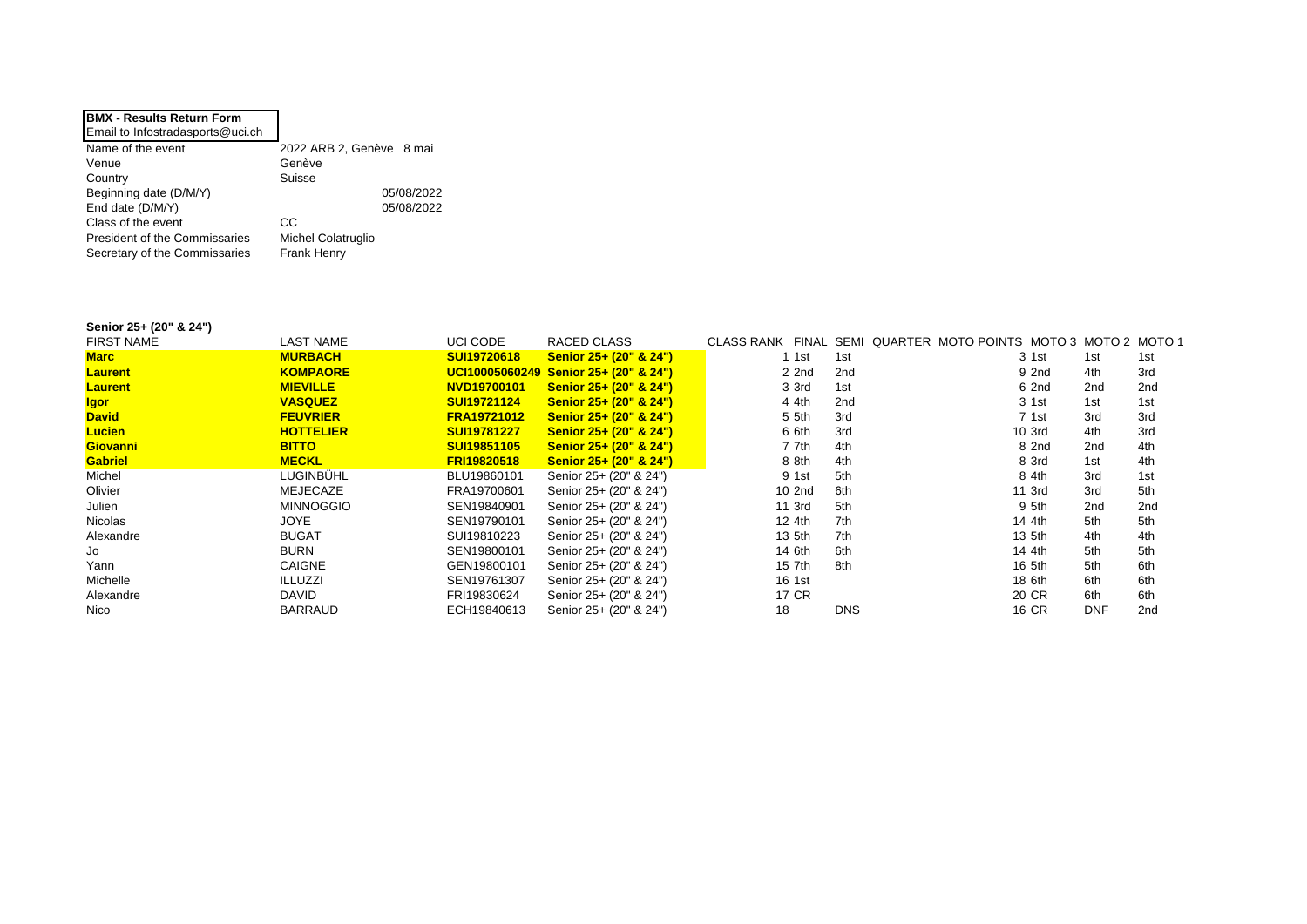| Débutants (1) 8-10 / 9-11   |                      |                    |                             |                                                                |        |     |     |
|-----------------------------|----------------------|--------------------|-----------------------------|----------------------------------------------------------------|--------|-----|-----|
| <b>FIRST NAME</b>           | <b>LAST NAME</b>     | UCI CODE           | <b>RACED CLASS</b>          | CLASS RANK FINAL SEMI QUARTER MOTO POINTS MOTO 3 MOTO 2 MOTO 1 |        |     |     |
| <b>Gabriel</b>              | <b>LABRUNIE</b>      | SUI05092012        | Débutants (1) 8-10 / 9-11   | 1 1 st                                                         | 3 1st  | 1st | 1st |
| <b>Lucie</b>                | <b>MICHEL</b>        | SUI20110311        | Débutants (1) 8-10 / 9-11   | 2 2nd                                                          | 3 1st  | 1st | 1st |
| <b>Simon</b>                | <b>SENHAJI</b>       | CH20130619         | Débutants (1) 8-10 / 9-11   | 3 3rd                                                          | 6 2nd  | 2nd | 2nd |
| <b>Juliann</b>              | <b>VAILLON</b>       | <b>SUI20140926</b> | Débutants (1) 8-10 / 9-11   | 4 4th                                                          | 9 3rd  | 3rd | 3rd |
| <b>Joey</b>                 | <b>ASSARAF</b>       | <b>SUI</b>         | Débutants (1) 8-10 / 9-11   | 5 5th                                                          | 10 2nd | 4th | 4th |
| <b>Noah</b>                 | <b>COTTING</b>       | <b>SUI20131229</b> | Débutants (1) 8-10 / 9-11   | 6 6th                                                          | 10 4th | 3rd | 3rd |
| <b>Mattéo</b>               | <b>RIBEIRO</b>       | <b>SUI20121117</b> | Débutants (1) 8-10 / 9-11   | 7 7th                                                          | 14 3rd | 5th | 6th |
| <b>Mirko</b>                | <b>LONGO</b>         | SUI20140820        | Débutants (1) 8-10 / 9-11   | 8 8th                                                          | 9 5th  | 2nd | 2nd |
| Cenzo                       | <b>DI NOIA</b>       | SUI20120331        | Débutants (1) 8-10 / 9-11   | 9 1st                                                          | 19 6th | 8th | 5th |
| Vigo                        | <b>THEUNISSEN</b>    | GEN20130109        | Débutants (1) 8-10 / 9-11   | 10 2nd                                                         | 14 4th | 6th | 4th |
| Tom                         | <b>DEBETAZ</b>       | SUI20130926        | Débutants (1) 8-10 / 9-11   | 11 3rd                                                         | 17 5th | 6th | 6th |
| Théo                        | <b>MORIER</b>        | SUI20140622        | Débutants (1) 8-10 / 9-11   | 12 4th                                                         | 18 6th | 5th | 7th |
| <b>Nick</b>                 | <b>BRANDENBERGER</b> | BLU20140101        | Débutants (1) 8-10 / 9-11   | 13 5th                                                         | 20 8th | 4th | 8th |
| Gaëtane                     | <b>VONLANTHEN</b>    | SUI20120602        | Débutants (1) 8-10 / 9-11   | 14 6th                                                         | 22 7th | 7th | 8th |
| Quentin                     | <b>SIMONIAN</b>      | SUI20130626        | Débutants (1) 8-10 / 9-11   | 15 7th                                                         | 21 7th | 7th | 7th |
| Liam                        | <b>BADER</b>         | SUI20131104        | Débutants (1) 8-10 / 9-11   | 16 8th                                                         | 21 8th | 8th | 5th |
| Débutants (2) 11-13 / 12-14 |                      |                    |                             |                                                                |        |     |     |
| <b>FIRST NAME</b>           | <b>LAST NAME</b>     | UCI CODE           | RACED CLASS                 | CLASS RANK FINAL SEMI QUARTER MOTO POINTS MOTO 3 MOTO 2 MOTO 1 |        |     |     |
| <b>Aylin Malina</b>         | <b>ZAUGG</b>         | <b>BLU20100101</b> | Débutants (2) 11-13 / 12-14 |                                                                | 4 1st  | 1st | 1st |
| <b>Felix</b>                | <b>FELLAY</b>        | <b>SUI20110406</b> | Débutants (2) 11-13 / 12-14 | $\overline{2}$                                                 | 12 4th | 3rd | 3rd |
| lago                        | <b>PARGA</b>         | SUI20110312        | Débutants (2) 11-13 / 12-14 | 3                                                              | 13 2nd | 2nd | 2nd |
| <b>Ilan</b>                 | <b>MORIER</b>        | SUI20110530        | Débutants (2) 11-13 / 12-14 |                                                                | 16 3rd | 5th | 4th |
| <b>Soann</b>                | <b>RESPINGER</b>     | SUI20111101        | Débutants (2) 11-13 / 12-14 | 5                                                              | 17 5th | 4th | 5th |
| <b>Noan</b>                 | <b>MECKL</b>         | <b>FRI20110516</b> | Débutants (2) 11-13 / 12-14 | 6                                                              | 23 6th | 6th | 6th |
| <b>Charlie</b>              | <b>DOMBRE</b>        | FRA20110711        | Débutants (2) 11-13 / 12-14 | $\overline{7}$                                                 | 27 7th | 7th | 7th |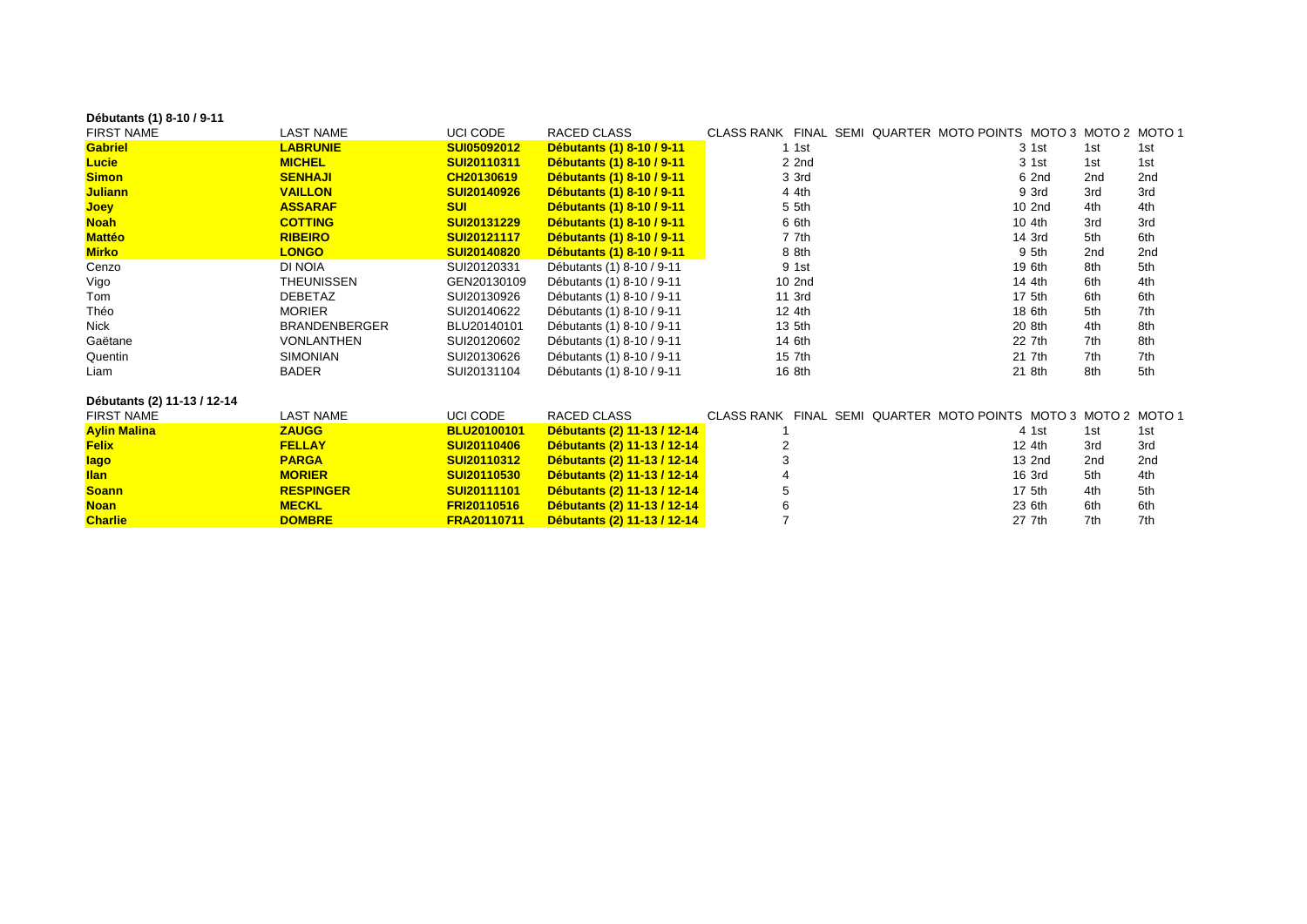| B 5-7 / G 6-8                 |                                    |                            |                                |                |            |                                                                |            |            |
|-------------------------------|------------------------------------|----------------------------|--------------------------------|----------------|------------|----------------------------------------------------------------|------------|------------|
| <b>FIRST NAME</b>             | <b>LAST NAME</b>                   | <b>UCI CODE</b>            | RACED CLASS                    |                |            | CLASS RANK FINAL SEMI QUARTER MOTO POINTS MOTO 3 MOTO 2 MOTO 1 |            |            |
| <b>Kayla</b>                  | <b>CUCHE</b>                       | SUI20140118                | <b>B</b> 5-7 / G 6-8           | 1 1 st         | 1st        | 3 1st                                                          | 1st        | 1st        |
| <b>Jana</b>                   | <b>MORF</b>                        | SUI20140329                | <b>B</b> 5-7 / G 6-8           | 2 2nd          | 1st        | 4 1st                                                          | 1st        | 2nd        |
| <b>Mathias</b>                | <b>GHALI</b>                       | SUI20150211                | <b>B</b> 5-7 / G 6-8           | 3 3rd          | 2nd        | 5 2nd                                                          | 2nd        | 1st        |
| <b>Mattéo</b>                 | <b>GENTON</b>                      | SUI20150514                | <b>B</b> 5-7 / G 6-8           | 4 4th          | 2nd        | 4 2nd                                                          | 1st        | 1st        |
| <b>Ryan</b>                   | <b>STOHR</b>                       | SUI20150513                | <b>B</b> 5-7 / G 6-8           | 5 5th          | 3rd        | 8 2nd                                                          | 3rd        | 3rd        |
| <b>Jeremy</b>                 | <b>KEHRLI</b>                      | SUI20150304                | <b>B</b> 5-7 / G 6-8           | 6 6th          | 4th        | 11 4th                                                         | 3rd        | 4th        |
| <b>Ben</b>                    | <b>BARRAUD</b>                     | DEB20160126                | <b>B</b> 5-7 / G 6-8           | 7 7th          | 3rd        | 6 1st                                                          | 2nd        | 3rd        |
| <b>Kim</b>                    | <b>SANTSCHY</b>                    | SUI20141001                | B 5-7 / G 6-8                  | 8 8th          | 4th        | 10 3rd                                                         | 3rd        | 4th        |
| Léo                           | <b>JACOT</b>                       | SUI20150705                | B 5-7 / G 6-8                  | 9 1st          | 8th        | 7 3rd                                                          | 2nd        | 2nd        |
| Rafael                        | <b>DUCROT</b>                      | SUI20150127                | B 5-7 / G 6-8                  | 10 2nd         | 5th        | 11 5th                                                         | 4th        | 2nd        |
| Clara                         | <b>ROCHER</b>                      | FRA20150519                | B 5-7 / G 6-8                  | 11 3rd         | 5th        | 13 4th                                                         | 4th        | 5th        |
| Philemon                      | <b>KÖHLER</b>                      | SUI20170114                | B 5-7 / G 6-8                  | 12 4th         | 6th        | 14 5th                                                         | 5th        | 4th        |
| Raphaël                       | <b>DOMBRE</b>                      | DEB20150506                | B 5-7 / G 6-8                  | 13 5th         | 6th        | 15 6th                                                         | 4th        | 5th        |
| Max                           | <b>TISSOT-DAGUETTE</b>             | NVD20150101                | B 5-7 / G 6-8                  | 14 6th         | 7th        | 17 4th                                                         | 6th        | 7th        |
| Milan                         | CRUZ                               | SUI20161120                | B 5-7 / G 6-8                  | 15 7th         | 7th        | 11 3rd                                                         | 5th        | 3rd        |
| Anna                          | <b>SAULMIER</b>                    | FRA20160529                | B 5-7 / G 6-8                  | 16 8th         | 8th        | 17 6th                                                         | 5th        | 6th        |
| Zack                          | <b>BOY</b>                         | SUI20141105                | B 5-7 / G 6-8                  | 17 1st         |            | 19 7th                                                         | 6th        | 6th        |
| Lenny                         | <b>MACRE</b>                       | DEB20160126                | B 5-7 / G 6-8                  | 18 2nd         |            | 18 5th                                                         | 7th        | 6th        |
| Arthur                        | <b>KESSLER</b>                     | ECH20160308                | B 5-7 / G 6-8                  | 19 3rd         |            | 17 6th                                                         | 6th        | 5th        |
|                               |                                    |                            |                                |                |            |                                                                |            |            |
| B 8-9 / G9-10                 |                                    |                            |                                |                |            |                                                                |            |            |
| <b>FIRST NAME</b>             | <b>LAST NAME</b>                   | <b>UCI CODE</b>            | RACED CLASS                    |                |            | CLASS RANK FINAL SEMI QUARTER MOTO POINTS MOTO 3 MOTO 2 MOTO 1 |            |            |
| <b>Aaron</b>                  | <b>AYMON</b>                       | SUI20130103                | <b>B 8-9 / G9-10</b>           | 1 1 st         | 2nd        | 4 1st                                                          | 2nd        | 1st        |
| <b>Alena</b>                  | <b>GREUB</b>                       | SUI20121011                | B 8-9 / G9-10                  | 2 2nd          | 1st        | 3 1st                                                          | 1st        | 1st        |
| <b>Livia</b>                  | <b>KEHRLI</b>                      | SUI20120320                | B 8-9 / G9-10                  | 3 3rd          | 3rd        | 7 2nd                                                          | 4th        | 1st        |
| <b>Maxime</b>                 | <b>AMELLER</b>                     | DEB20130128                | <b>B 8-9 / G9-10</b>           | 4 4th          | 2nd        | 9 5th                                                          | 1st        | 3rd        |
| <b>Daniel</b><br><b>Delio</b> | <b>MILLER</b><br><b>SCRIMITORE</b> | SUI20130419<br>SUI20130808 | B 8-9 / G9-10<br>B 8-9 / G9-10 | 5 5th          | 3rd        | 7 2nd                                                          | 2nd        | 3rd        |
|                               | <b>THALMANN</b>                    |                            | <b>B 8-9 / G9-10</b>           | 6 6th<br>7 7th | 1st<br>4th | 5 2nd<br>11 3rd                                                | 1st        | 2nd        |
| Gabin<br><b>Abel</b>          | <b>VONLANTHEN</b>                  | SUI20130328<br>SUI20140222 | <b>B 8-9 / G9-10</b>           | 8 8th          | 4th        | 12 3rd                                                         | 6th<br>5th | 2nd<br>4th |
| Elio                          | <b>SAUTON</b>                      | FRA20130416                | B 8-9 / G9-10                  | 9 1st          | 5th        | 7 1st                                                          | 3rd        | 3rd        |
| Arno                          | <b>GALIZIA</b>                     | SUI20130822                | B 8-9 / G9-10                  | 10 2nd         | 6th        | 11 4th                                                         | 2nd        | 5th        |
| Jamie                         | <b>MACRE</b>                       | SUI20130829                | B 8-9 / G9-10                  | 11 3rd         | 5th        | 9 4th                                                          | 3rd        | 2nd        |
| Emile                         | <b>PELLAUD</b>                     | SUI20131009                | B 8-9 / G9-10                  | 12 4th         | 6th        | 11 3rd                                                         | 4th        | 4th        |
| Eddy                          | LUGINBÜHL                          | SUI20130716                | B 8-9 / G9-10                  | 13 5th         | 7th        | 16 5th                                                         | 5th        | 6th        |
| Elias                         | AUGSBURGER                         | SUI20130801                | B 8-9 / G9-10                  | 14 6th         | 7th        | 13 5th                                                         | 4th        | 4th        |
| Tony                          | ERBA                               | SUI20141129                | B 8-9 / G9-10                  | 15 7th         | 8th        | 16 4th                                                         | 7th        | 5th        |
| Jari                          | <b>BIEG</b>                        | SUI20140717                | B 8-9 / G9-10                  | 16 8th         | 8th        | 17 6th                                                         | 5th        | 6th        |
| Kevin                         | <b>PITTET</b>                      | SUI20140601                | B 8-9 / G9-10                  | 17 1st         |            | 17 7th                                                         | 3rd        | 7th        |
| Enora                         | CRUZ                               | SUI20131211                | B 8-9 / G9-10                  | 18 2nd         |            | 17 6th                                                         | 6th        | 5th        |
| Tamara                        |                                    |                            | B 8-9 / G9-10                  | 19 3rd         |            | 18 6th                                                         | 6th        | 6th        |
|                               | <b>RICKLY</b>                      | SUI20120624                |                                |                |            |                                                                |            |            |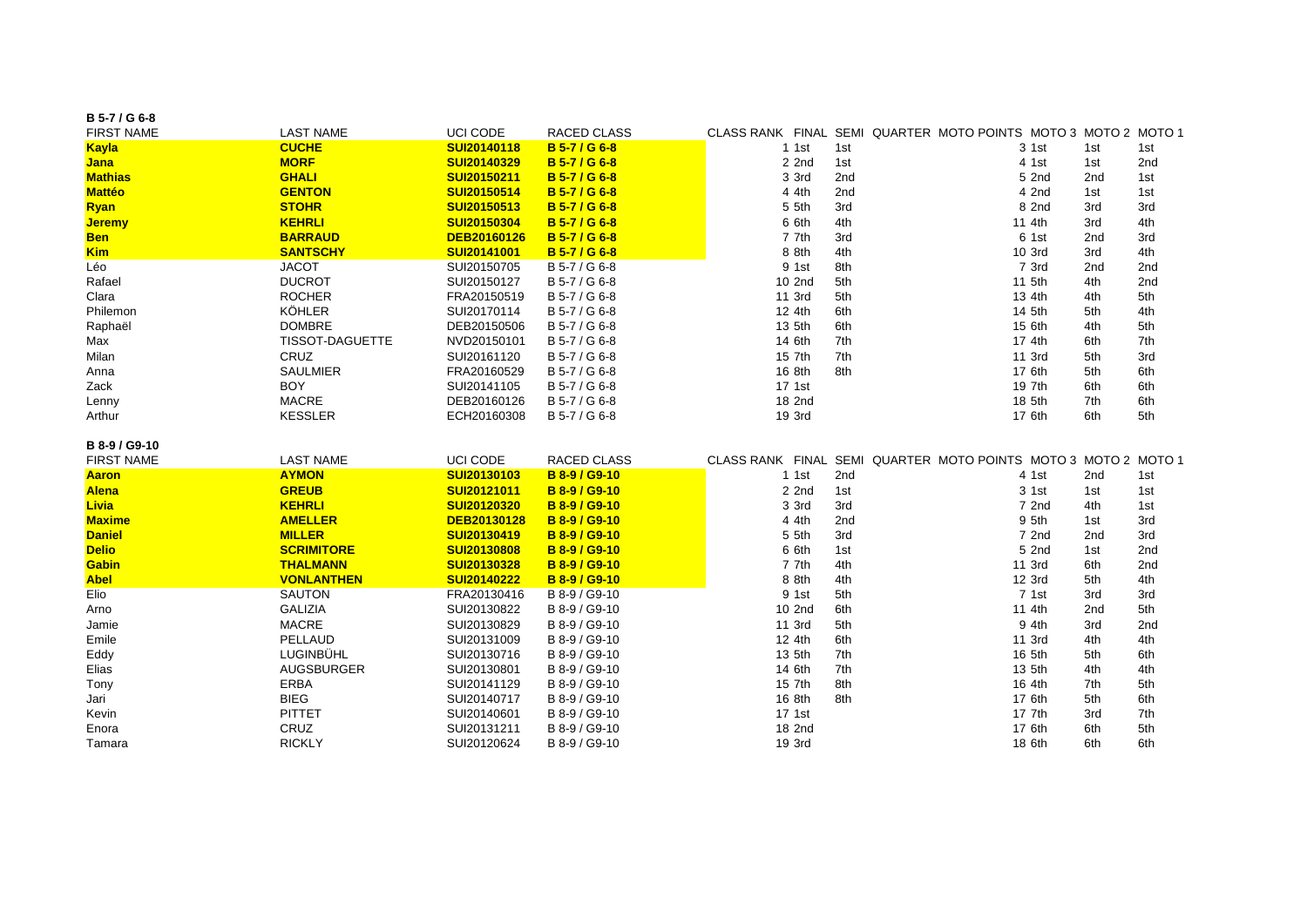| B 10-11 / G11-12  |                     |                 |                    |         |     |     |                                                                |            |     |
|-------------------|---------------------|-----------------|--------------------|---------|-----|-----|----------------------------------------------------------------|------------|-----|
| <b>FIRST NAME</b> | <b>LAST NAME</b>    | <b>UCI CODE</b> | <b>RACED CLASS</b> |         |     |     | CLASS RANK FINAL SEMI QUARTER MOTO POINTS MOTO 3 MOTO 2 MOTO 1 |            |     |
| <b>Nathaniel</b>  | <b>KÖHLER</b>       | SUI20110915     | B 10-11 / G11-12   | $1$ 1st | 1st | 1st | 3 1st                                                          | 1st        | 1st |
| <b>Robin</b>      | <b>PELLAUD</b>      | SUI20120429     | B 10-11 / G11-12   | $2$ 2nd | 1st | 1st | 3 1st                                                          | 1st        | 1st |
| <b>Fabio</b>      | <b>PELLERITI</b>    | SUI20111224     | B 10-11 / G11-12   | 3 3rd   | 3rd | 2nd | 7 3rd                                                          | 2nd        | 2nd |
| Luna              | <b>ARPAGAUS</b>     | SUI20100624     | B 10-11 / G11-12   | 4 4th   | 4th | 4th | 11 4th                                                         | 4th        | 3rd |
| <b>Lenny</b>      | <b>HADORN</b>       | SUI20121218     | B 10-11 / G11-12   | 5 5th   | 4th | 4th | 9 3rd                                                          | 1st        | 5th |
| <b>Luca</b>       | <b>FLODIN</b>       | SUI20120104     | B 10-11 / G11-12   | 6 6th   | 3rd | 2nd | 8 2nd                                                          | 3rd        | 3rd |
| <b>Emile</b>      | <b>THALMANN</b>     | SUI20110430     | B 10-11 / G11-12   | 7 7th   | 2nd | 3rd | 6 1st                                                          | 3rd        | 2nd |
| <b>Malik</b>      | <b>RIHANI</b>       | SUI19790403     | B 10-11 / G11-12   | 8 8th   | 2nd | 1st | 6 2nd                                                          | 3rd        | 1st |
| Maxime            | <b>JACQUEMETTAZ</b> | SUI20110125     | B 10-11 / G11-12   | 9 1st   | 6th | 2nd | 3 1st                                                          | 1st        | 1st |
| Mathias           | <b>CORTEZ</b>       | DEB20110527     | B 10-11 / G11-12   | 10 2nd  | 6th | 2nd | 5 3rd                                                          | 1st        | 1st |
| Kevin             | <b>SUTER</b>        | SUI20110214     | B 10-11 / G11-12   | 11 3rd  | 7th | 3rd | 6 1st                                                          | 3rd        | 2nd |
| Mehidine          | <b>OUAHI</b>        | FRA20111030     | B 10-11 / G11-12   | 12 4th  | 8th | 1st | 4 1st                                                          | 2nd        | 1st |
| Jaron             | <b>SCHÄDELI</b>     | SUI20120101     | B 10-11 / G11-12   | 13 5th  | 8th | 3rd | 9 4th                                                          | 2nd        | 3rd |
| Ben               | <b>ROBERTS</b>      | SUI20111223     | B 10-11 / G11-12   | 14 6th  | 5th | 3rd | 9 2nd                                                          | 5th        | 2nd |
| Léon              | <b>BORLOZ</b>       | SUI20110804     | B 10-11 / G11-12   | 15 7th  | 5th | 4th | 14 6th                                                         | 4th        | 4th |
| Tristan           | RÖLLIN              | SUI20120209     | B 10-11 / G11-12   | 16 8th  | 7th | 4th | 9 5th                                                          | 1st        | 3rd |
| Alex              | <b>COPPEY</b>       | SUI20110502     | B 10-11 / G11-12   | 17 1st  |     | 5th | 6 2nd                                                          | 2nd        | 2nd |
| William           | <b>LAURENT</b>      | SUI20120409     | B 10-11 / G11-12   | 18 2nd  |     | 5th | 9 5th                                                          | 2nd        | 2nd |
| Aleksander        | <b>GASSER</b>       | SUI20110514     | B 10-11 / G11-12   | 19 3rd  |     | 5th | 12 4th                                                         | 3rd        | 5th |
| Emilie            | <b>SCHMID</b>       | SUI20111006     | B 10-11 / G11-12   | 20 4th  |     | 6th | 13 3rd                                                         | 4th        | 6th |
| Tim               | <b>STEINER</b>      | DEB20110126     | B 10-11 / G11-12   | 21 5th  |     | 6th | 15 5th                                                         | 5th        | 5th |
| Alessio           | <b>MINNOGGIO</b>    | SUI20120220     | B 10-11 / G11-12   | 22 6th  |     | 6th | 16 4th                                                         | 6th        | 6th |
| Giulian           | <b>JACOT</b>        | SUI20121228     | B 10-11 / G11-12   | 23 7th  |     | 5th | 11 3rd                                                         | 4th        | 4th |
| Fabio             | <b>PAGNANI</b>      | DEB20111121     | B 10-11 / G11-12   | 24 8th  |     | 6th | 14 5th                                                         | 5th        | 4th |
| Mahé              | <b>MORAND</b>       | SUI20120730     | B 10-11 / G11-12   | 25 1st  |     | 7th | 9 4th                                                          | 2nd        | 3rd |
| Juliann           | <b>DUCOMMUN</b>     | SUI20110127     | B 10-11 / G11-12   | 26 2nd  |     | 7th | 13 5th                                                         | 4th        | 4th |
| Quentin           | <b>CAIGNE</b>       | FRA20120524     | B 10-11 / G11-12   | 27 3rd  |     | 7th | 10 2nd                                                         | 4th        | 4th |
| Noémie            | VUAGNIAUX           | SUI20110509     | B 10-11 / G11-12   | 28 4th  |     | 7th | 8 2nd                                                          | 3rd        | 3rd |
| Matéo             | <b>RIGO</b>         | SUI20130225     | B 10-11 / G11-12   | 29 5th  |     | 8th | 17 6th                                                         | 5th        | 6th |
| Jukka             | DE ALBUQUERQUE      | SUI20120725     | B 10-11 / G11-12   | 30 6th  |     | 8th | 15 6th                                                         | 5th        | 4th |
| Maé               | <b>MASI</b>         | SUI20100128     | B 10-11 / G11-12   | 31 7th  |     | 8th | 16 4th                                                         | 7th        | 5th |
| Heikki            | <b>BIEG</b>         | SUI20111108     | B 10-11 / G11-12   | 32 8th  |     | 8th | 15 3rd                                                         | 7th        | 5th |
| Loris             | <b>JOYE</b>         | DEB20120716     | B 10-11 / G11-12   | 33 1st  |     |     | 19 6th                                                         | 6th        | 7th |
| Henry             | LONGCHAMP           | SUI20120606     | B 10-11 / G11-12   | 34 2nd  |     |     | 20 7th                                                         | 6th        | 7th |
| Dario             | RAMUZ               | SUI20110126     | B 10-11 / G11-12   | 35 3rd  |     |     | 18 7th                                                         | 6th        | 5th |
| Maxime            | <b>NYDEGGER</b>     | SUI20130225     | B 10-11 / G11-12   | 36 4th  |     |     | 19 6th                                                         | 7th        | 6th |
| Thomas            | <b>EBNER</b>        | SUI20120604     | B 10-11 / G11-12   | 37 5th  |     |     | 19 5th                                                         | 7th        | 7th |
| Daron             | <b>STOHR</b>        | SUI20121012     | B 10-11 / G11-12   | 38 6th  |     |     | 19 7th                                                         | 5th        | 7th |
| Bryan             | <b>ECOEUR</b>       | SUI20120310     | B 10-11 / G11-12   | 39 7th  |     |     | 19 7th                                                         | 6th        | 6th |
| Naya              | PERRIN              | SUI20110421     | B 10-11 / G11-12   | 40 8th  |     |     | 18 6th                                                         | 6th        | 6th |
| Numa              | LEUENBERGER         | SUI20120824     | B 10-11 / G11-12   | 41 1st  |     |     | 21 7th                                                         | 7th        | 7th |
| Gaëtan            | <b>BARRAUD</b>      | SUI20121125     | B 10-11 / G11-12   | 42      |     |     | <b>207 DNS</b>                                                 | <b>DNS</b> | CR  |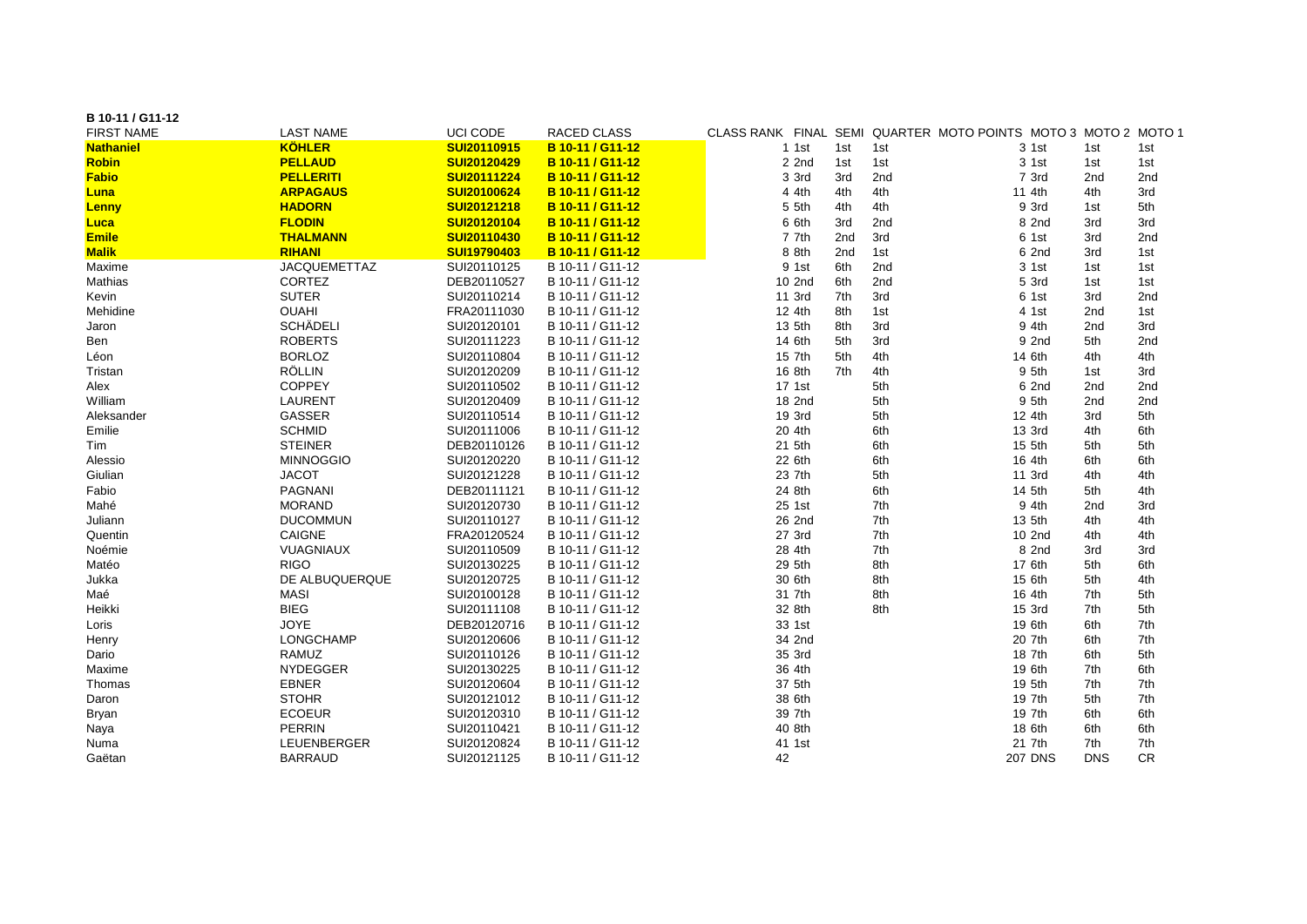| B 12-13 / G13-14   |                    |                    |                    |         |            |     |                                                                |     |     |
|--------------------|--------------------|--------------------|--------------------|---------|------------|-----|----------------------------------------------------------------|-----|-----|
| <b>FIRST NAME</b>  | <b>LAST NAME</b>   | <b>UCI CODE</b>    | <b>RACED CLASS</b> |         |            |     | CLASS RANK FINAL SEMI QUARTER MOTO POINTS MOTO 3 MOTO 2 MOTO 1 |     |     |
| <b>Gian Andrin</b> | <b>GREUB</b>       | SUI20090128        | B 12-13 / G13-14   | $1$ 1st | 1st        | 1st | 3 1st                                                          | 1st | 1st |
| Leo                | <b>LÄDERACH</b>    | SUI20090203        | B 12-13 / G13-14   | 2 2nd   | 2nd        | 1st | 5 1st                                                          | 2nd | 2nd |
| <b>Timéo</b>       | <b>MORAND</b>      | SUI20090215        | B 12-13 / G13-14   | 3 3rd   | 3rd        | 1st | 6 2nd                                                          | 2nd | 2nd |
| <b>Lucas</b>       | <b>RICKLY</b>      | SUI20090131        | B 12-13 / G13-14   | 4 4th   | 3rd        | 2nd | 6 2nd                                                          | 3rd | 1st |
| Timéo              | <b>AMARO</b>       | SUI20091101        | B 12-13 / G13-14   | 5 5th   | 1st        | 1st | 3 1st                                                          | 1st | 1st |
| <b>Lorin</b>       | <b>LEUENBERGER</b> | <b>SUI20090726</b> | B 12-13 / G13-14   | 6 6th   | 2nd        | 2nd | 7 4th                                                          | 1st | 2nd |
| <b>Cédric</b>      | <b>MAURER</b>      | SUI20100307        | B 12-13 / G13-14   | 7 7th   | 4th        | 4th | 7 2nd                                                          | 4th | 1st |
| <b>Soan</b>        | <b>AYMON</b>       | <b>SUI20090908</b> | B 12-13 / G13-14   | 8 8th   | 4th        | 3rd | 10 4th                                                         | 3rd | 3rd |
| Jari               | LÄDERACH           | SUI20101108        | B 12-13 / G13-14   | 9 1st   | 5th        | 3rd | 12 3rd                                                         | 5th | 4th |
| Dany               | <b>SCHÜTZ</b>      | SUI20090124        | B 12-13 / G13-14   | 10 2nd  | 6th        | 2nd | 5 3rd                                                          | 1st | 1st |
| Gian-Andri         | <b>SCHÄDELI</b>    | SUI20100211        | B 12-13 / G13-14   | 11 3rd  | 7th        | 3rd | 8 2nd                                                          | 1st | 5th |
| Alix               | <b>MORET</b>       | SUI20100330        | B 12-13 / G13-14   | 12 4th  | <b>DNF</b> | 2nd | 7 1st                                                          | 3rd | 3rd |
| William            | <b>NICOLET</b>     | SUI20110225        | B 12-13 / G13-14   | 13 5th  | 5th        | 3rd | 8 4th                                                          | 2nd | 2nd |
| Arno               | <b>MARTIN</b>      | SUI20090215        | B 12-13 / G13-14   | 14 6th  | 6th        | 4th | 12 5th                                                         | 4th | 3rd |
| Célie              | <b>MEJECAZE</b>    | FRA20091124        | B 12-13 / G13-14   | 15 7th  | 7th        | 4th | 8 3rd                                                          | 2nd | 3rd |
| Luca               | <b>KEHRLI</b>      | SUI20101011        | B 12-13 / G13-14   | 16 8th  | 8th        | 4th | 15 4th                                                         | 7th | 4th |
| Yevhen             | <b>AHAPII</b>      | UKR20100616        | B 12-13 / G13-14   | 17 1st  |            | 6th | 13 3rd                                                         | 4th | 6th |
| Andriy             | <b>ZORIN</b>       | UKR20100323        | B 12-13 / G13-14   | 18 2nd  |            | 6th | 10 3rd                                                         | 3rd | 4th |
| Noé                | PELLAUD            | SUI20090528        | B 12-13 / G13-14   | 19 3rd  |            | 5th | 11 2nd                                                         | 5th | 4th |
| Nathan             | <b>FLACTION</b>    | SUI20090130        | B 12-13 / G13-14   | 20 4th  |            | 5th | 9 1st                                                          | 3rd | 5th |
| Myron              | <b>PERRIN</b>      | SUI20091031        | B 12-13 / G13-14   | 21 5th  |            | 5th | 11 4th                                                         | 4th | 3rd |
| Julie              | <b>BREGY</b>       | SUI20090501        | B 12-13 / G13-14   | 22 6th  |            | 5th | 9 5th                                                          | 2nd | 2nd |
| Giuseppe           | <b>ILLUZZI</b>     | SUI20090202        | B 12-13 / G13-14   | 23 7th  |            | 6th | 16 5th                                                         | 6th | 5th |
| Marty              | <b>HOTZ</b>        | SUI20100301        | B 12-13 / G13-14   | 24 8th  |            | 6th | 17 5th                                                         | 6th | 6th |
| Mattéo             | <b>MARTIN</b>      | DEB20090513        | B 12-13 / G13-14   | 25 1st  |            | 7th | 16 6th                                                         | 4th | 6th |
| Esteban            | <b>HERRERO</b>     | SUI20090212        | B 12-13 / G13-14   | 26 2nd  |            | 7th | 16 6th                                                         | 5th | 5th |
| Alma               | <b>KEHRLI</b>      | SUI20090514        | B 12-13 / G13-14   | 27 3rd  |            | 7th | 14 5th                                                         | 5th | 4th |
| Eneko              | <b>BERNASQUE</b>   | SUI20090822        | B 12-13 / G13-14   | 28 4th  |            | 8th | 19 6th                                                         | 7th | 6th |
| Otis               | <b>GUILLON</b>     | SUI20100919        | B 12-13 / G13-14   | 29 5th  |            | 7th | 17 6th                                                         | 6th | 5th |
| Xavier             | <b>PITTET</b>      | SUI20100710        | B 12-13 / G13-14   | 30 6th  |            | 8th | 18 6th                                                         | 6th | 6th |
| Nolan              | <b>EUGLER</b>      | SUI20091019        | B 12-13 / G13-14   | 31 7th  |            | 8th | 19 7th                                                         | 5th | 7th |
| Mathéo             | <b>GERINI</b>      | SUI20090406        | B 12-13 / G13-14   | 32 8th  |            | 8th | 20 7th                                                         | 6th | 7th |
| Jamie              | <b>VOUILLOZ</b>    | SUI20101012        | B 12-13 / G13-14   | 33 1st  |            |     | 21 7th                                                         | 7th | 7th |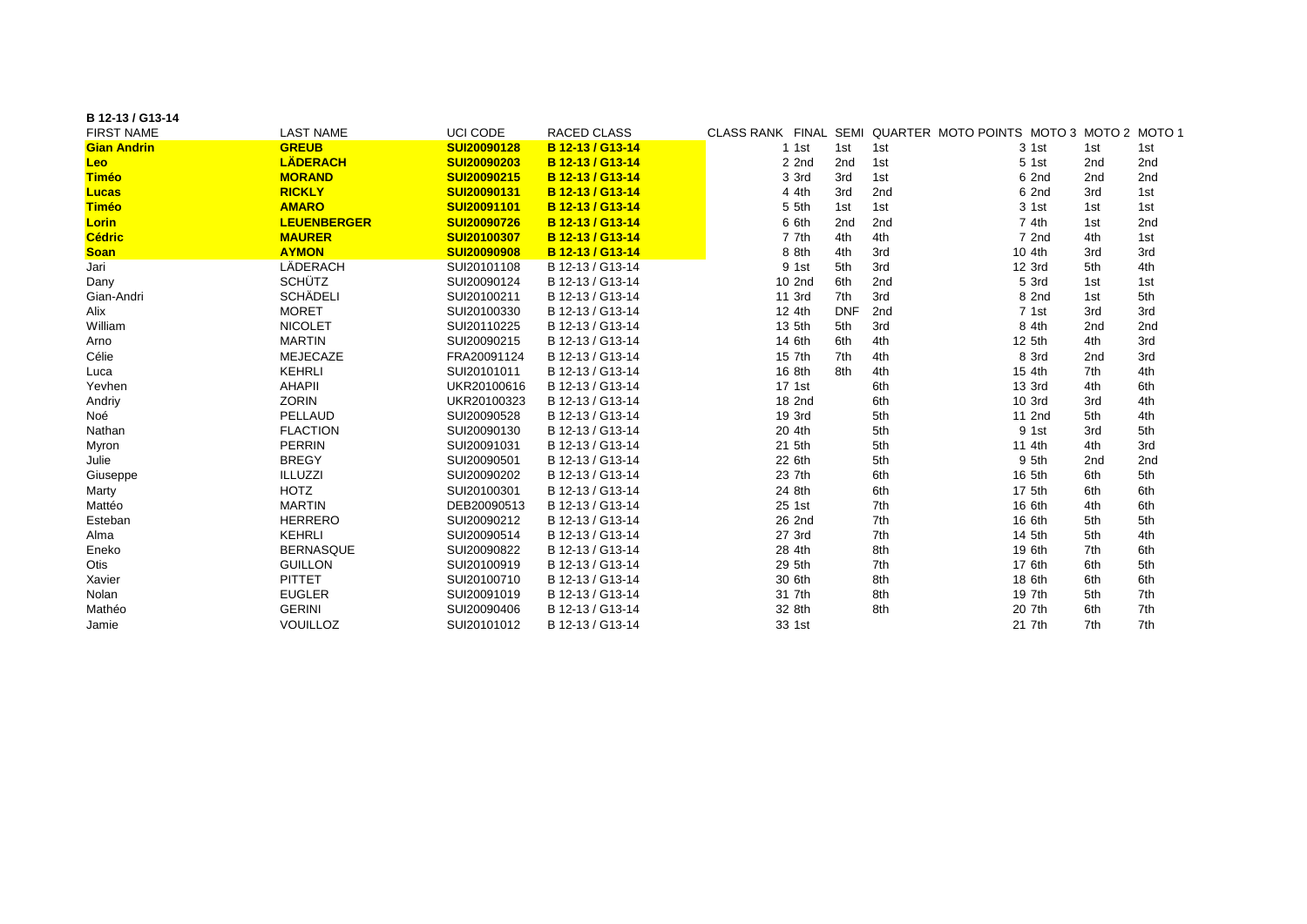| B 14-15 / G 15+   |                          |             |                    |         |     |     |                                                                |     |     |
|-------------------|--------------------------|-------------|--------------------|---------|-----|-----|----------------------------------------------------------------|-----|-----|
| <b>FIRST NAME</b> | <b>LAST NAME</b>         | UCI CODE    | <b>RACED CLASS</b> |         |     |     | CLASS RANK FINAL SEMI QUARTER MOTO POINTS MOTO 3 MOTO 2 MOTO 1 |     |     |
| <b>Terry</b>      | <b>VENTURINI</b>         | FRA20080422 | B 14-15 / G 15+    | 1 1st   | 1st | 1st | 3 1st                                                          | 1st | 1st |
| <b>Jordan</b>     | <b>PATTHEY</b>           | SUI20070509 | B 14-15 / G 15+    | $2$ 2nd | 1st | 1st | 4 1st                                                          | 1st | 2nd |
| <b>Thalya</b>     | <b>BURFORD</b>           | SUI20031125 | B 14-15 / G 15+    | 3 3rd   | 2nd | 1st | 6 2nd                                                          | 3rd | 1st |
| <b>Matias</b>     | <b>JORIO</b>             | SUI20070124 | B 14-15 / G 15+    | 4 4th   | 2nd | 1st | 5 1st                                                          | 2nd | 2nd |
| <b>Enzo</b>       | <b>RODRIGUEZ</b>         | SUI20080322 | B 14-15 / G 15+    | 5 5th   | 3rd | 2nd | 7 1st                                                          | 5th | 1st |
| <b>Timéo</b>      | <b>MORET</b>             | SUI20080218 | B 14-15 / G 15+    | 6 6th   | 4th | 2nd | 11 4th                                                         | 4th | 3rd |
| <b>Baptiste</b>   | <b>ASSEY</b>             | FRA20080418 | B 14-15 / G 15+    | 7 7th   | 3rd | 2nd | 4 1st                                                          | 2nd | 1st |
| <b>Gabriel</b>    | <b>MEJECAZE</b>          | FRA20070120 | B 14-15 / G 15+    | 8 8th   | 4th | 4th | 10 3rd                                                         | 4th | 3rd |
| Yohan             | <b>BELLINO</b>           | SUI20080314 | B 14-15 / G 15+    | 9 1st   | 7th | 2nd | 9 5th                                                          | 1st | 3rd |
| Dylan             | <b>GERMANIER</b>         | SUI20080201 | B 14-15 / G 15+    | 10 2nd  | 5th | 4th | 8 4th                                                          | 2nd | 2nd |
| Quentin           | LEUENBERGER              | SUI20070318 | B 14-15 / G 15+    | 11 3rd  | 6th | 3rd | 11 3rd                                                         | 3rd | 5th |
| <b>Bastien</b>    | <b>BOURBAN</b>           | SUI20080412 | B 14-15 / G 15+    | 12 4th  | 5th | 3rd | 14 2nd                                                         | 6th | 6th |
| Zoé               | <b>FEUVRIER</b>          | FRA20050127 | B 14-15 / G 15+    | 13 5th  | 6th | 3rd | 13 4th                                                         | 5th | 4th |
| Loredana          | <b>MARESCUTTI</b>        | SUI19990204 | B 14-15 / G 15+    | 14 6th  | 8th | 3rd | 15 6th                                                         | 4th | 5th |
| Paul              | <b>WICHT</b>             | DEB20080622 | B 14-15 / G 15+    | 15 7th  | 8th | 4th | 16 5th                                                         | 3rd | 8th |
| Flurin            | <b>ARPAGAUS</b>          | SUI20081106 | B 14-15 / G 15+    | 16 8th  | 7th | 4th | 17 6th                                                         | 5th | 6th |
| <b>Thomas</b>     | <b>DUBOUX</b>            | SUI20080627 | B 14-15 / G 15+    | 17 1st  |     | 5th | 12 5th                                                         | 3rd | 4th |
| Alexandre         | <b>CHARBONNIER</b>       | SUI20081016 | B 14-15 / G 15+    | 18 2nd  |     | 5th | 19 6th                                                         | 7th | 6th |
| Lohan             | FÉLIX                    | SUI20080623 | B 14-15 / G 15+    | 19 3rd  |     | 6th | 12 3rd                                                         | 7th | 2nd |
| Oscar             | <b>MASI</b>              | SUI20080116 | B 14-15 / G 15+    | 20 4th  |     | 5th | 13 5th                                                         | 4th | 4th |
| Dûnya             | <b>OUEDRAOGO</b>         | SUI20070111 | B 14-15 / G 15+    | 21 5th  |     | 6th | 19 5th                                                         | 7th | 7th |
| Max               | <b>FELLAY</b>            | SUI20080830 | B 14-15 / G 15+    | 22 6th  |     | 5th | 19 7th                                                         | 5th | 7th |
| David             | <b>FERREIRA</b>          | SUI20080728 | B 14-15 / G 15+    | 23 CR   |     | 6th | 4 2nd                                                          | 1st | 1st |
| Maxime            | <b>SCHMID</b>            | SUI20080616 | B 14-15 / G 15+    | 24 CR   |     | 6th | 12 3rd                                                         | 2nd | 7th |
| Loris             | <b>VON NIEDERHÄUSERN</b> | SUI20071217 | B 14-15 / G 15+    | 25 1st  |     | 7th | 7 3rd                                                          | 2nd | 2nd |
| Thomas            | <b>BETI</b>              | SUI20071031 | B 14-15 / G 15+    | 26 2nd  |     | 7th | 11 2nd                                                         | 6th | 3rd |
| Tamino            | ZAUGG                    | SUI20080818 | B 14-15 / G 15+    | 27 3rd  |     | 7th | 15 4th                                                         | 4th | 7th |
| Damien            | <b>VACLAVIK</b>          | SUI20071203 | B 14-15 / G 15+    | 28 4th  |     | 8th | 16 6th                                                         | 5th | 5th |
| Anthony           | <b>FONA</b>              | SUI20081030 | B 14-15 / G 15+    | 29 5th  |     | 7th | 18 6th                                                         | 8th | 4th |
| Théo              | <b>MARTINET</b>          | SUI20080905 | B 14-15 / G 15+    | 30 6th  |     | 8th | 18 7th                                                         | 6th | 5th |
| Maé               | <b>BUGAT</b>             | SUI20080313 | B 14-15 / G 15+    | 31 CR   |     | 8th | 8 2nd                                                          | 3rd | 3rd |
| Samuel            | PEROTTI                  | SUI20071214 | B 14-15 / G 15+    | 32 CR   |     | 8th | 9 4th                                                          | 1st | 4th |
| Samuel            | <b>BENDA</b>             | DEB20080328 | B 14-15 / G 15+    | 33 1st  |     |     | 22 7th                                                         | 8th | 7th |
| Titien            | <b>PINO</b>              | CHA20071210 | B 14-15 / G 15+    | 34 2nd  |     |     | 24 8th                                                         | 8th | 8th |
| Isaia             | <b>CASTO</b>             | SUI20080911 | B 14-15 / G 15+    | 35 3rd  |     |     | 19 7th                                                         | 7th | 5th |
| Jud               | <b>VOUILLOZ</b>          | SUI20081004 | B 14-15 / G 15+    | 36 4th  |     |     | 20 8th                                                         | 6th | 6th |
| Micah             | LAUZIERE                 | SUI20081121 | B 14-15 / G 15+    | 37 5th  |     |     | 21 8th                                                         | 7th | 6th |
| Marco             | <b>SUZIC</b>             | SUI20080821 | B 14-15 / G 15+    | 38 6th  |     |     | 24 8th                                                         | 8th | 8th |
| Gustave           | <b>JAQUET</b>            | GEN20070922 | B 14-15 / G 15+    | 39 CR   |     |     | 21 7th                                                         | 6th | 8th |